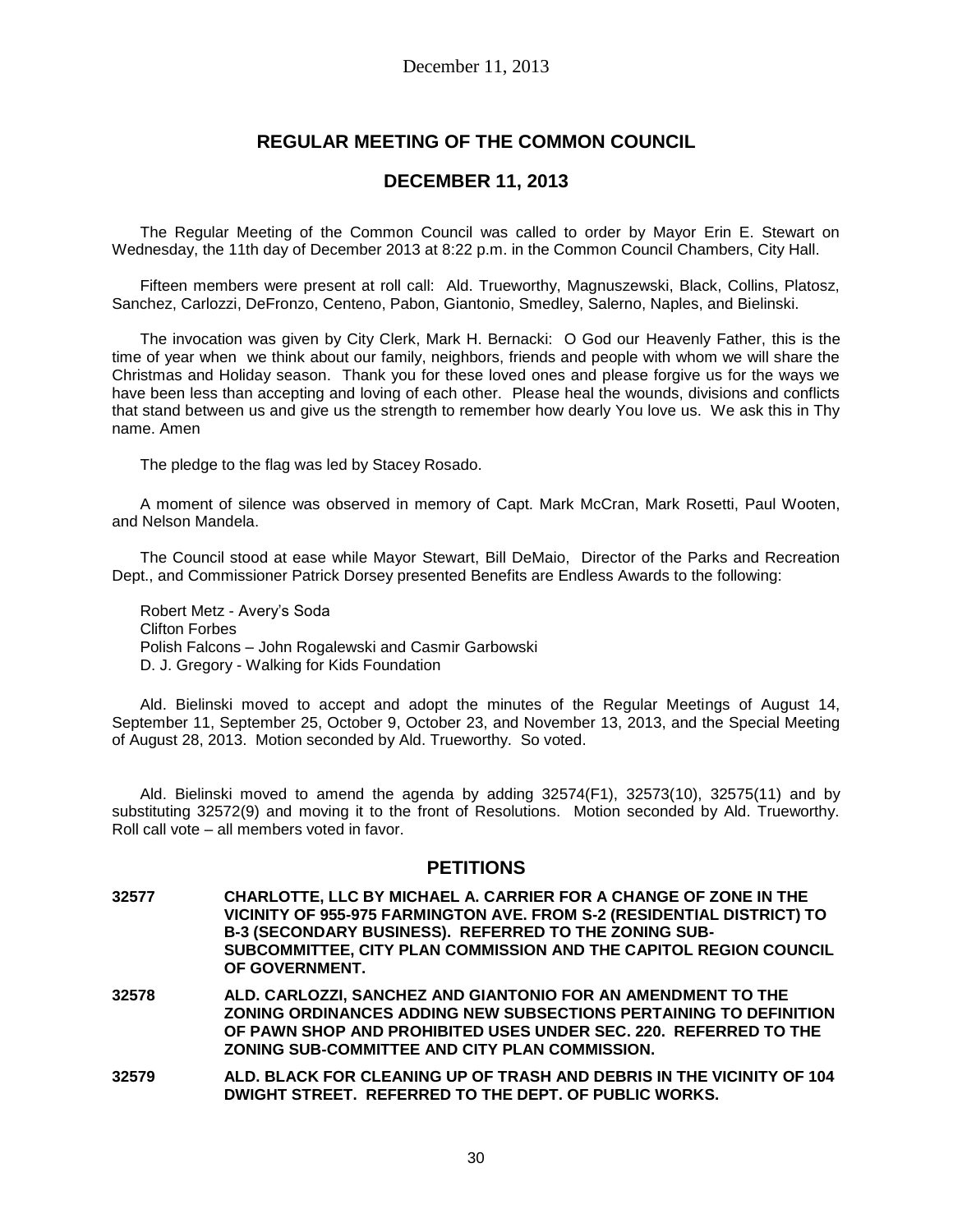### **32580 ALD. SALERNO FOR INVESTIGATING VEHICULAR TRAFFIC SPEED AND POSSIBLE HAZARDS IN THE AREA OF BLAKE ROAD AND MCCLINTOCK STREET. REFERRED TO THE BOARD OF POLICE COMMISSIONERS.**

Ald. Bielinski moved to adopt the Consent Agenda, seconded by Ald. Trueworthy. Roll call vote – all members voted in favor. Approved December 12, 2013 by Erin E. Stewart, Mayor.

# **CONSENT AGENDA**

## **CITY CLERK**

## **32556 RE: CLAIMS FOR INJURIES AND/OR PROPERTY DAMAGE**

To Her Honor, the Mayor, and the Common Council of the City of New Britain: the undersigned beg leave to report the following:

CLAIMANTS NAME

Chramcow, Halina

Mark H. Bernacki City Clerk

# **OFFICE OF THE CORPORATION COUNSEL**

## **32557 RE: ANTHONY MORRIS V. CITY OF NEW BRITAIN**

To Her Honor, the Mayor, and the Common Council of the City of New Britain: the undersigned beg leave to report the following:

RESOLVED, By the Common Council of the City of New Britain that the sum of EIGHTEEN THOUSAND FIVE HUNDRED DOLLARS (\$18,500.00) be paid to ANTHONY MORRIS, and his attorney, JOHN BARBIERI, ESQUIRE and in full settlement of his suit against the City of New Britain now pending in Superior Court, Judicial District of New Britain, at New Britain under Docket No. HHB-CV-12-6017645, as result of an incident which took place on March 2, 2011. The Plaintiff allegedly sustained injuries as a result of falling into a sinkhole in front of the premises known as 145 Winthrop Street, New Britain, CT. Plaintiff sustained injuries to his left wrist, back, left arm and knee. The Plaintiff was rated with a five percent (5%) permanent partial impairment of the left arm. The Plaintiff has two liens for medical costs related to this incident in the amount of \$3020.77 and 7,945.67 which must be resolved as part of this settlement.

This recommendation is made upon the advice of City Attorney Irena J. Urbaniak, after settlement discussions with Judge Abrams with the approval and consent of John King, former Corporation Counsel.

This suit is to be withdrawn by the plaintiff without costs to the City of New Britain and settlement is to be made without admission of any liability.

> Irena J. Urbaniak City Attorney

## **PURCHASING DEPARTMENT**

### **32558 RE: GAS BOILER REPLACEMENT AT STANLEY GOLF COURSE CLUB HOUSE – PARKS & REC.**

To Her Honor, the Mayor, and the Common Council of the City of New Britain: the undersigned beg leave to report the following: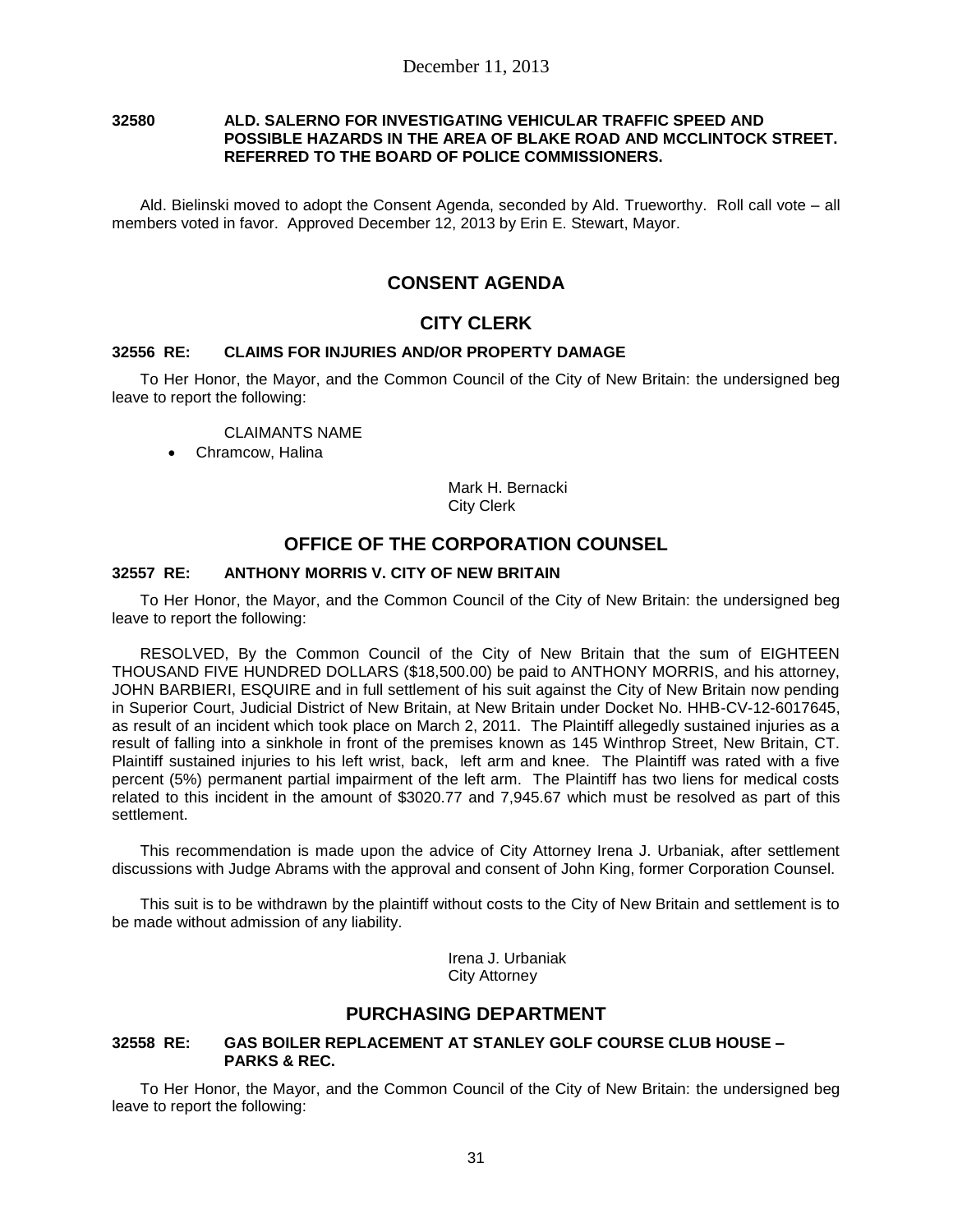Public Bid No. 3749 was solicited and received in accordance with the Purchasing Ordinances of the City of New Britain for the Gas Boiler Replacement at the Stanley Golf Course Club House for the Public Works Department, Parks and Recreation Division. The existing Gas Boiler is forty-four (44) years old and is starting to fail. Parts are becoming hard to find to make the needed repairs. The Gas Boiler provides heat to the Restaurant and Pro Shop at the Golf Course Club House. Funding is available for this purchase within the Public Works Department, Park and Recreation Division's, Stanley Golf Course account number, 201420101-5740, Golf Course, Other Miscellaneous Equipment.

Invitations to bid were solicited and the bid was duly advertised in the New Britain Herald Newspaper, the City and State of Connecticut's Department of Administration Services websites and mailed thirtythree (33) Heating and Air Conditioning Companies. The Purchasing Agent did not receive any letters from the Heating and Air Conditioning Companies on the mailing list who indicated that they could not respond to the bid request. The Responses received are on file in the Town Clerks Office.

The bids were reviewed for conformance to specifications by the Public Works Department, Park and Recreation Division's Administration and the Purchasing Agent. Therefore the Deputy Director of the Public Works Department is recommending the bid be awarded to Modern Mechanical Services, Inc of Farmington, CT who submitted the lowest responsible bid and met all of the bid specifications.

RESOLVED: That the Purchasing Agent is hereby authorized to enter into a contract and issue a purchase order for \$40,500.00 to Modern Mechanical Services, Inc of Farmington, CT for the Gas Boiler Replacement at the Stanley Golf Course Club House for the Public Works Division, Park and Recreation Division, per the terms and specifications of Public Bid No. 3749.

> Jack Pieper Purchasing Agent

### **32559 RE: RENEWAL OF COPIER LEASE FOR CENTRAL ADMINISTRATION, MAIL ROOM**

To Her Honor, the Mayor, and the Common Council of the City of New Britain: the undersigned beg leave to report the following:

In accordance with City Code of Ordinances, Chapter 2, Article VIII, Division 1, Section 2-541 a purchase order has been requested by the Finance Department for Central Administration's Copier Lease in the Mail Room at City Hall.

| Supplier           | Description            | <b>Pricing</b>        |
|--------------------|------------------------|-----------------------|
| A&A Office Systems | Lease of a Savin 906EX | \$650,00/month and    |
| Middletown CT.     | Copier                 | \$.004 per copy over  |
|                    |                        | 50,000 copies monthly |

The lease for the copier in the Mailroom at City Hall is about to expire. The copier in the Mailroom has been utilized since November 2008, per bid 3419. The Copier Lease was renewed on October of 2011 when it was approved by the Common Council, Resolution 31612. The copier is still in good working condition. A&A Office Systems has agreed to extend the lease for another year at the current price the City is paying. The price will save the City \$160.00 per month for a total savings of \$1,930.00 over the term of the extended lease instead of leasing a new copier that cost more. The extended lease will also include all maintenance and supplies as the existing contract does. A&A Office Systems is presently providing leases for copiers to many other City Departments. They also have a State of Connecticut contract for copier leases. Funding for this copier lease is available within Finance Department, Central Administration's account number, 001110001-5440, General Fund, Rentals/Supplies Equipment.

Resolved: that the Purchasing Agent is here by authorized to extend the lease agreement for another year and issue a Purchase Order to A&A Office Systems of Middletown, CT for the copier in the Mailroom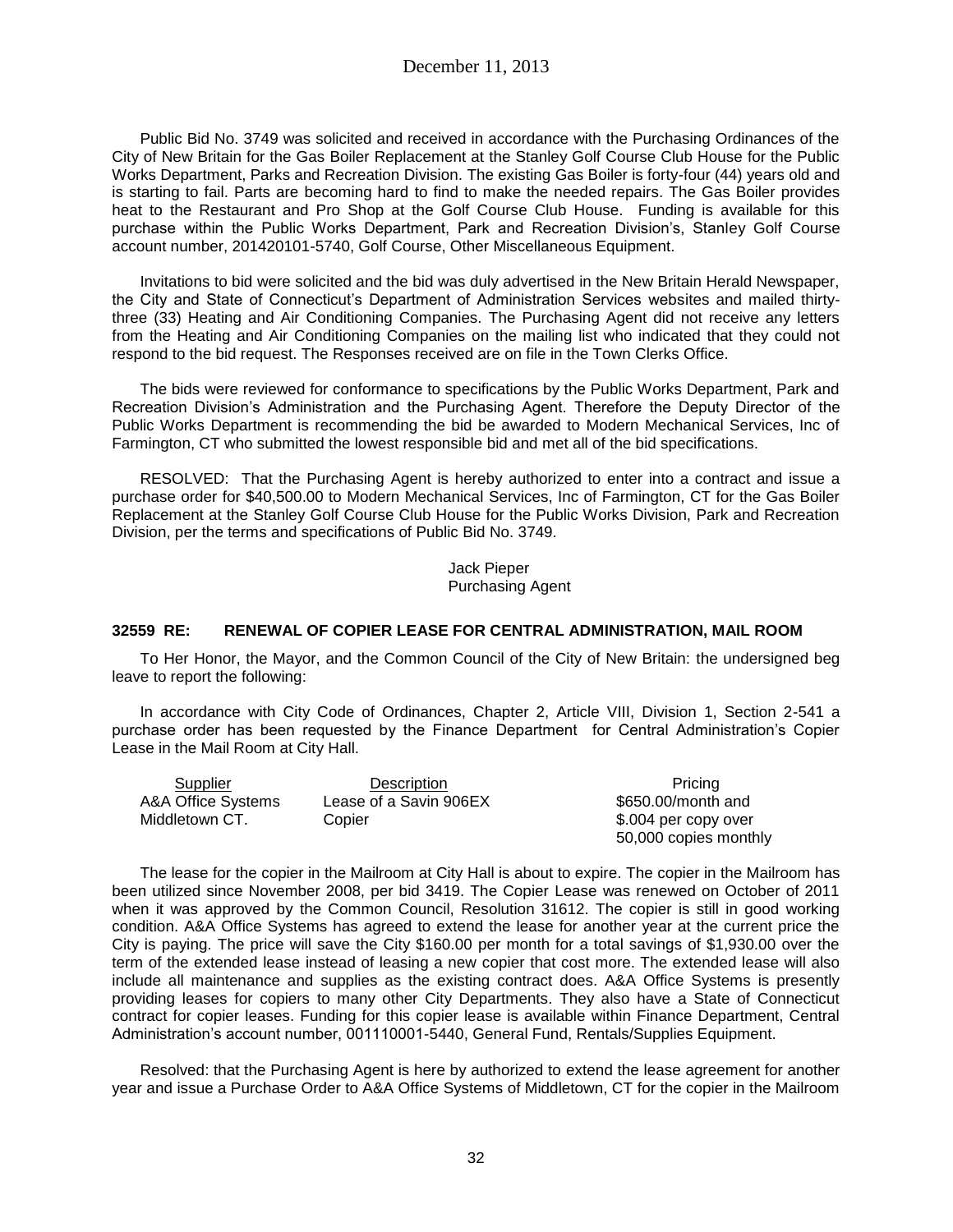at City Hall at \$650.00 per month with a cost per copy price of \$.004 per copy over 50,000 copies per month.

> Jack Pieper Purchasing Agent

#### **32560 RE: EMERGENCY PURCHASE ORDER – HYDRAULIC PLUNGER AND POWER UNIT – ELEVATOR AT BLOGOSLAWSKI PARKING GARAGE**

To Her Honor, the Mayor, and the Common Council of the City of New Britain: the undersigned beg leave to report the following:

In accordance with City Code of Ordinances, Chapter 2, Article VIII, Division V, Section 2-606a, an emergency purchase order was authorized by the Mayor and issued to the vendor listed below on November 20, 2013

| Supplier                     | Item                                 | Total Price |
|------------------------------|--------------------------------------|-------------|
| <b>Otis Elevator Company</b> | Hydraulic Plunger and Power Unit     | \$9,225.00  |
| East Hartford, CT.           | Replacement on a Passenger           |             |
|                              | Elevator at the Blogoslawski Parking |             |
|                              | Garage                               |             |

The Purchasing Agent reports that no formal bid solicitation and advertisement as outlined in the Purchasing Ordinances were made for this item. In accordance with Section 2-606b of the City Code of Ordinances, the Purchasing Agent reports:

A Purchase Order was requested by the Public Works Department, Fleet and Facilities Division, for the replacement of a Hydraulic Plunger and Power Unit on a Passenger Elevator at the Blogoslawski Parking Garage. The Elevator's Hydraulic Plunger and Power Unit failed causing it to become inoperative. This has caused an unsafe situation for all persons, pedestrians as well as drivers, utilizing the parking garage. There are persons with disabilities unable to use the elevator and State and Courthouse users that are forced to walk through the garage because of the out of service elevator. This is a safety and liability concern for the City. Because of the importance of having the Elevator operational the Mayor under her executive authority approved a purchase order. Funding for these repairs came from the Public Works Department, Fleet and Facilities Division's account number 001316004-5435, Outside Grounds, Building Grounds Maintenance and Repairs.

> Jack Pieper Purchasing Agent

## **32561 RE: MONUMENT REHABILITATION AT VARIOUS CITY PARKS – PARKS & REC.**

To Her Honor, the Mayor, and the Common Council of the City of New Britain: the undersigned beg leave to report the following:

Public Bid No. 3753 was solicited and received in accordance with the Purchasing Ordinances of the City of New Britain for Monument Rehabilitations at Various City Park locations for the Public Works Department, Parks and Recreation Division. Funding for this purchase was approved by the Common Council at their June 25, 2013 meeting, Resolution 32378-1, Appropriation and Bond Authorization for the purchase of various Capital Projects and in other various accounts. Funding for the Monument Rehabilitations at Various City Parks is available in the Public Works Department, Park and Recreation Division's account numbers, 0083237801-5454, War Monument Repairs, Construction Contract, 704625102-5251, Property Damage, Park and Recreation, 283420111-5454, Recreation Donations, Construction Accounts and 2131500113-52025 Walnut Hill World War 1 Monument Repairs.

Invitations to bid were solicited and the bid was duly advertised in the New Britain Herald Newspaper, the City and State of Connecticut's Department of Administration Services websites and mailed to twelve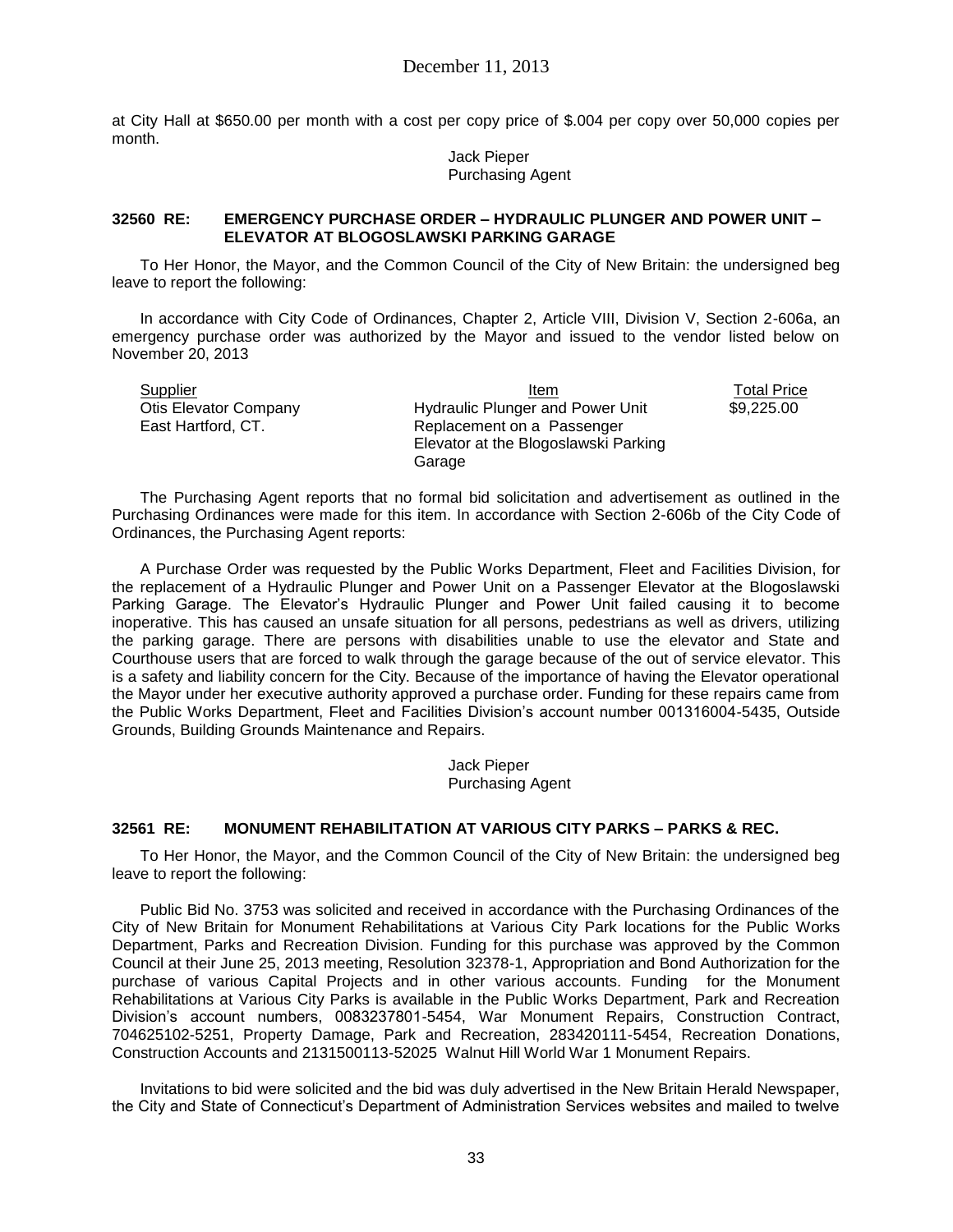(12) Restoration Companies. The Purchasing Agent did not receive any letters from the Restoration Companies on the mailing list who indicated that they could not respond to the bid request. The Responses received are on file in the Town Clerks Office.

The bids were reviewed for conformance to specifications by the Public Works Department, Parks and Recreation Division's Administration, the City's On-call Engineering Company associated with this project and the Purchasing Agent. Therefore the Deputy Director of the Public Works Department is recommending the bid be awarded for the base bid and for alternates 1, 2, 3 and 4 to AEGIS Restoration of Belle Mead, NJ who submitted the lowest responsible bid and met all of the bid specifications.

RESOLVED: That the Purchasing Agent is hereby authorized to issue a Purchase Order for \$298,000.00 and enter into a contract with AEGIS Restoration of Belle Mead, NJ for the Monument Rehabilitations at Various City Parks for the Public Works Department, Parks and Recreation Division per the terms and specifications of Public Bid No. 3753.

> Jack Pieper Purchasing Agent

### **32574 RE: COOPERATIVE PURCHASING, COPIER LEASE FOR THE COMMON COUNCIL OFFICE**

To Her Honor, the Mayor, and the Common Council of the City of New Britain: the undersigned beg leave to report the following:

In accordance with City Code of Ordinances, Chapter 2, Article VIII, Division 1, Section 2-538 (a), a purchase order was requested by the Common Council Office for the following under the State of Connecticut's Cooperative Purchasing Plan, Contract Award #012PSX0026:

Supplier **Description Description Pricing** 

A&A Office Systems Middletown, CT. Lease of a Savin MP6002SP Copier \$420.75/Month and \$0.004 per

copy over 540,000 copies annually

The Common Council Office requested a five (5) year lease of a multifunctional copier that can copy, print, fax, scan, collate, e-mail, staple and three (3) hole punch. The pricing includes all maintenance, repairs, service, toner and supplies excluding paper for 540,000 copies per year. The Common Council Office's existing copier is over ten (10) years old and is not working properly to make copies of reports and other documents needed for the Common Council meetings. Parts for this copier are becoming hard to obtain. The price submitted by A&A Office Systems for the lease of the new copier is the same as the State of Connecticut's Contract, 012PSX0026 that A&A Office Systems has with them. Funding is available for the Copier Lease in the Common Council's account number 001101001-5540, Common Council Office, Postage, copies and Scans.

RESOLVED: That the Purchasing Agent is hereby authorized to issue a Purchase Order and to enter into a five (5) year lease agreement with A&A Office Systems of Middletown, CT for the lease of a new copier for the Common Council Office at \$420.75 per month utilizing the State of Connecticut's Cooperative Purchasing Plan, Contract Award #012PSX0026.

> Jack Pieper Purchasing Agent

## **PARKS AND RECREATION DEPARTMENT**

## **32515-1 RE: TRAFFIC SITUATION AT HART STREET ENTRANCE TO WALNUT HILL PARK**

To Her Honor, the Mayor, and the Common Council of the City of New Britain: The undersigned beg leave to report the following: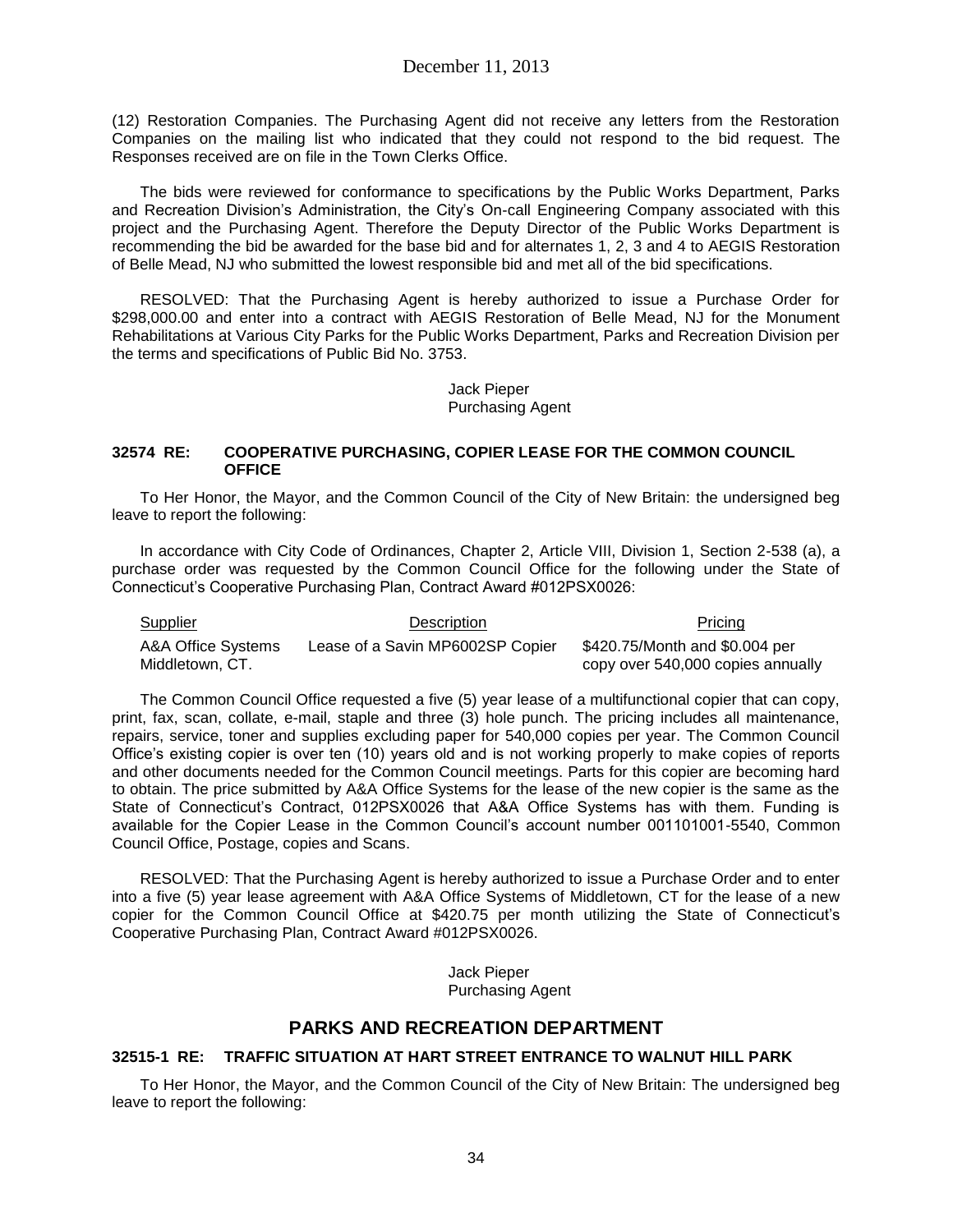In response to the City Council's petition #32515, the New Britain Parks and Recreation Department staff has investigated the traffic situation. The planters have been in the same location for over 30 years and there is a "No Right Turn" sign currently present. No additional action will be needed.

> Angelo D'Alfonso, Chairman Parks and Recreation Commission

# **DEPARTMENT OF PUBLIC WORKS**

## **32369-1 RE: QUEEN STREET SIGN**

To Her Honor, the Mayor, and the Common Council of the City of New Britain: the undersigned beg leave to report the following:

The Queen Street sign at the corner of Queen Street and Corbin Avenue has been replaced.

Mark E. Moriarty, Director Public Works

## **32521-1 RE: OVERGROWN VEGITATION – 413 WEST MAIN STREET – LIBERTY ST. SIDE**

To Her Honor, the Mayor, and the Common Council of the City of New Britain: the undersigned beg leave to report the following:

Notice was sent to property owner on 10/18/2013 and overgrown bushes have been cleared.

Mark E. Moriarty, Director Public Works

## **TAX COLLECTOR**

## **32562 RE: TAX ABATEMENTS, CORRECTIONS AND REFUNDS**

To Her Honor, the Mayor, and the Common Council of the City of New Britain: the undersigned beg leave to report the following:

The Collector of Taxes has referred a list of tax abatements, corrections and refunds. Acceptance and adoption is respectfully recommended.

> Cheryl S. Blogoslawski Tax Collector

## **CLAIMS COMMITTEE**

## **32563 RE: SETTLEMENT OF CLAIMS: CHARLES NADEAU**

To Her Honor, the Mayor, and the Common Council of the City of New Britain: the undersigned beg leave to report the following:

The Committee on Administration, Finance and Law and the standing claims sub-committee of the Committee on Administration, Finance and Law at a regular meeting held on Wednesday evening, December 4, 2013 at 6:30 p.m. in Room 201, City Hall having held public hearings and made investigations of said claims, respectfully begs leave to recommend the following:

A. RESOLVED; that Charles Nadeau and Paul Catalano, his attorney be given leave to withdraw their claim for personal injuries sustained on April 10, 2012.

Alderman Carlo Carlozzi, Jr. , Chair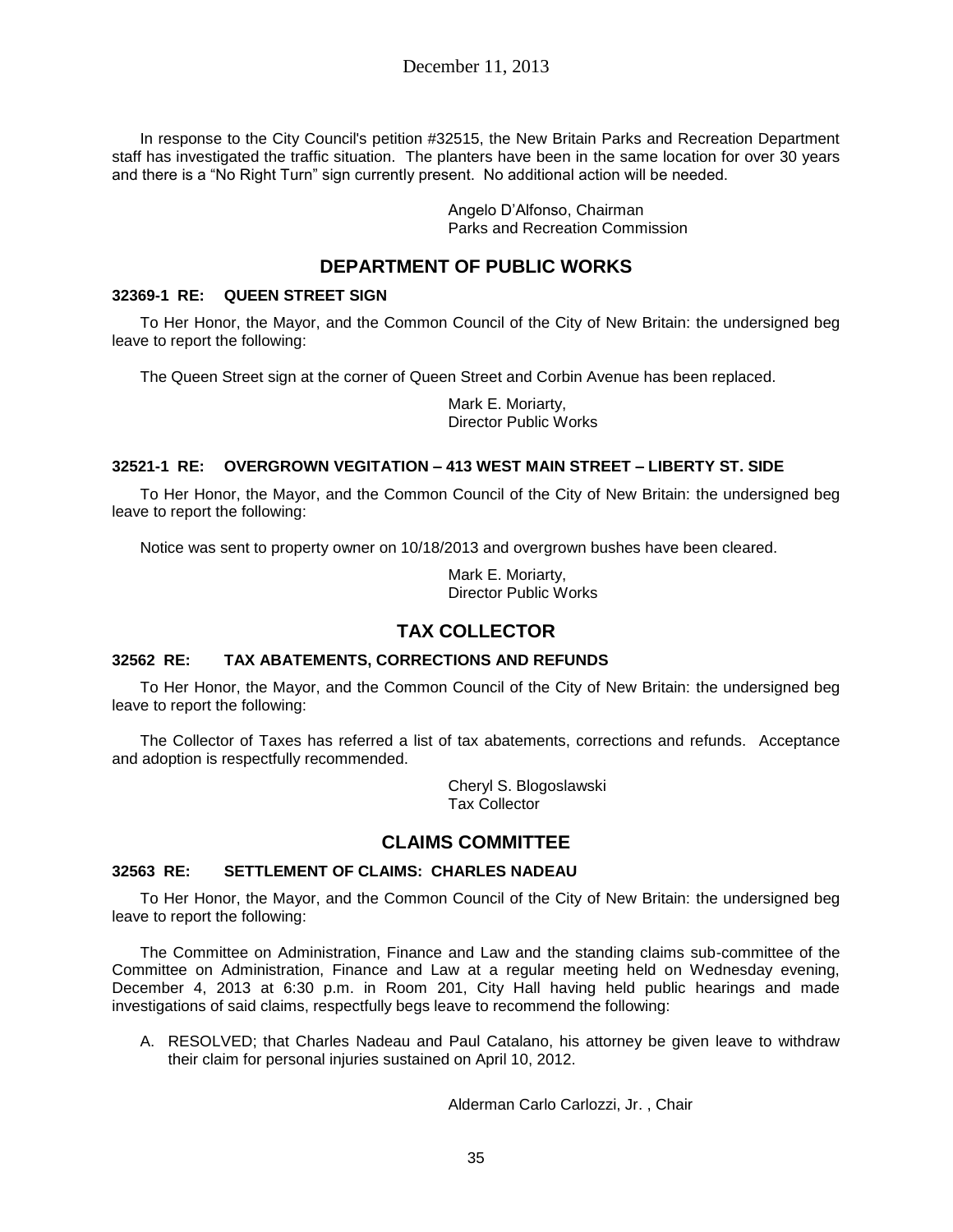## **REPORTS OF LEGISLATIVE COMMITTEES, BOARDS, COMMISSIONS AND DEPARTMENTS**

## **DEPARTMENT OF PUBLIC WORKS**

### **32445-1 RE: PRICING FOR PINK CARTS**

To Her Honor, the Mayor, and the Common Council of the City of New Britain: the undersigned beg leave to report the following:

Cascade Solutions: minimum order - for 144 carts (generic or customized) 96 gallon containers - \$52.75/ea 64 gallon containers - \$46.25/ea One- time charge of \$350 to customize carts with City Seal

Shipping & handling: approximately \$2,000 for a full trailer load\*\* approximately \$1,000 for a partial trailer load

Estimated costs:  $(522-96$  gallon X \$52.75 = \$27,535.50 & \$2,200 + 350 = \$30,085.50)

 $(720-64 \text{ gallon X } $46.25 = $33,300.00 \& $2,200 + 350 = $35,850.00)$  $(144-96 \text{ gallon X } $52.75 = $7,596 + $350 + $1,000 \text{ est. shipping} = $8,946.00)$ 

B & G Sales: no minimum order for generic carts; a minimum order of 500 for customized carts\* 96 gallon containers - \$59.75/ea 64 gallon containers - \$53.75 \*No charge to customize carts with City Seal

\*\*96 gallon containers – full trailer loads - 522 containers 64 gallon containers – full trailer loads - 720 containers

Distributors do not rent carts. Participating haulers purchase the carts and rent to their customers. CWPM does not participate in cart rental program.

The donation to Breast Cancer Research is \$5.00 per cart

Mark E. Moriarty, Director Public Works

Ald. Trueworthy moved to accept and adopt, seconded by Ald. Bielinski. So voted. Approved December 12, 2013 by Mayor Erin E. Stewart.

# **NEW BUSINESS**

## **RESOLUTIONS**

## **32572 RE: THE APPOINTMENT OF STACEY E. ROSADO TO THE BOARD OF EDUCATION TO FILL THE VACANCY CREATED BY THE RESIGNATION OF ERIN E. STEWART**

To Her Honor, the Mayor, and the Common Council of the City of New Britain: The undersigned beg leave to recommend the adoption of the following:

WHEREAS; the Common Council is vested with the authority to fill the vacancy of a member on the Board of Education; NOW, THEREFORE, BE IT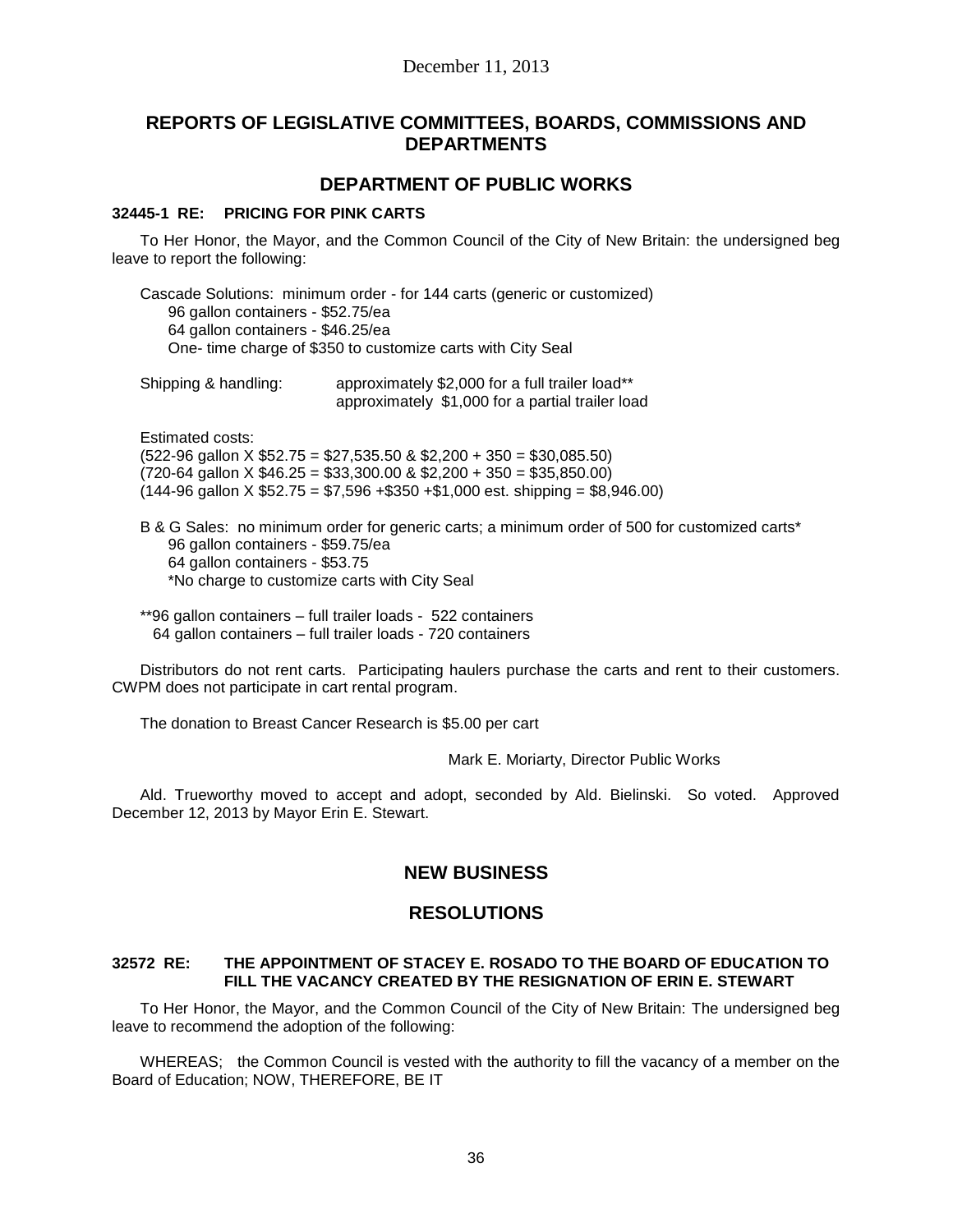RESOLVED; that the following individual be appointed to fill vacancy on the Board of Education as created by the resignation of:

NAME ADDRESS TERM Stacey E. Rosado 42 Derby Street 06053 (replacing Erin E. Stewart)

Alderman Jamie Giantonio

Ald. Giantonio moved to accept and adopt, seconded by Ald. Trueworthy. So voted. Approved December 11, 2013 by Mayor Erin E. Stewart.

The Council stood at ease while City Clerk, Mark H. Bernacki administered the oath of office to newly appointed member of the Board of Education, Stacey E. Rosado.

### **32564 RE: SEASON'S GREETINGS 2013**

To Her Honor, the Mayor, and the Common Council of the City of New Britain: The undersigned beg leave to recommend the adoption of the following:

WHEREAS; we rejoice with our families during the holiday season and this is the time of year when we reflect on traditional values and what is truly worthwhile in our lives; and

WHEREAS; families and friends gather to reflect on the past year and look forward with hope to the New Year; NOW, THEREFORE, BE IT

RESOLVED; by the Common Council of the City of New Britain that the Common Council expresses its sincere wish for a Holiday of Peace, Love, Hope, Joy and Happiness and a Happy, Healthy, Prosperous New Year to all the citizens of New Britain.

> Alderwoman Suzanne Bielinski Majority Leader

Alderwoman Eva Magnuszewski Assistant Majority Leader

Alderwoman Shirley Black

Alderman Don Naples

Alderman Carlo Carlozzi, Jr.

Alderman Wilfredo Pabon Minority Leader

Alderman Roy Centeno

Alderwoman Tonilynn Collins Assistant Majority Leader

Alderman Adam Platosz Assistant Majority Leader

Alderman David DeFronzo

Alderman Daniel M. Salerno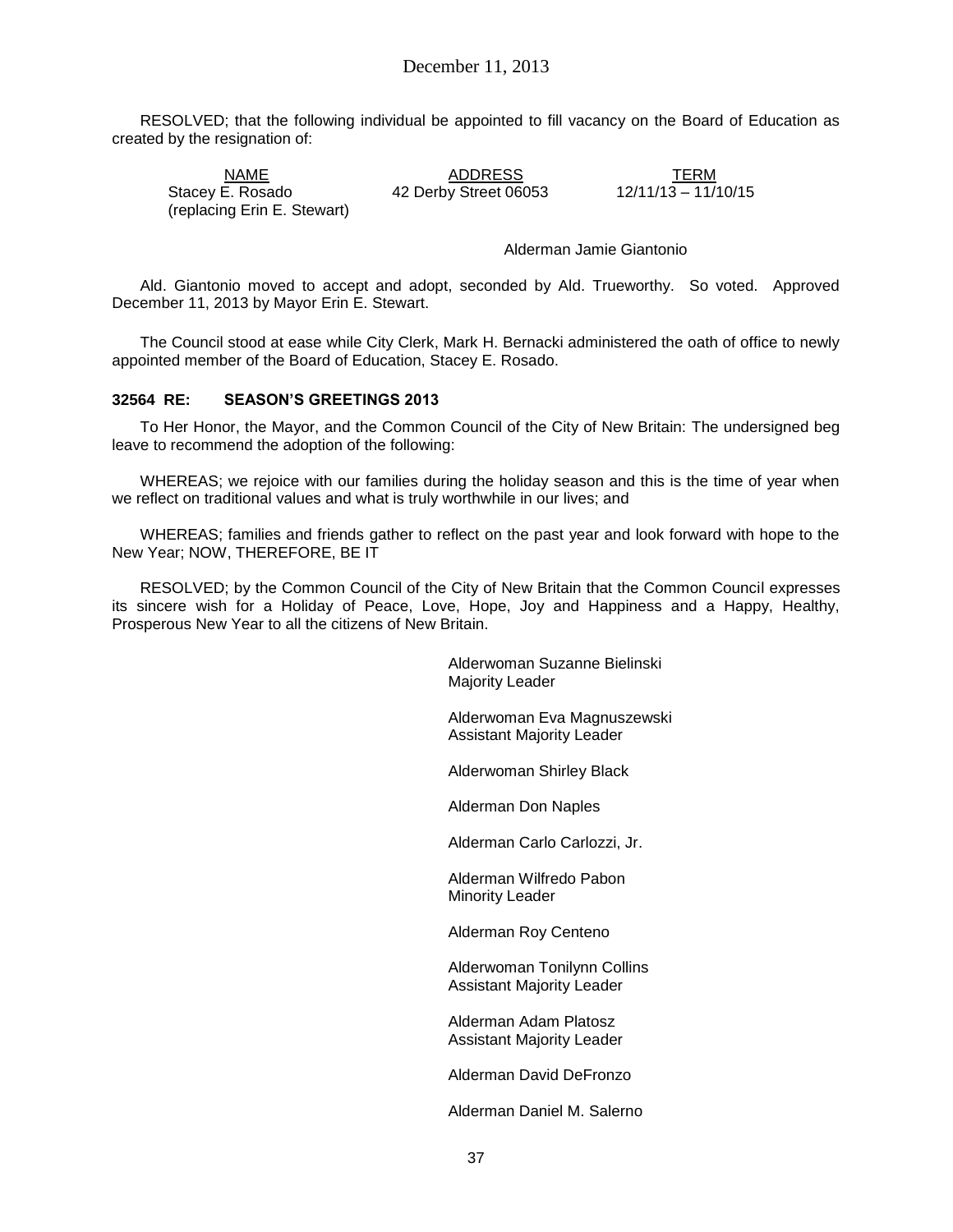Alderman Jamie Giantonio Assistant Minority Leader

Alderman Emmanuel R. Sanchez

Alderman Robert Smedley

Alderman Michael Trueworthy Mayor Pro Tempore

Ald. Trueworthy moved to accept and adopt, seconded by Ald. Bielinski. So voted. Approved December 12, 2013 by Mayor Erin E. Stewart.

## **32565 RE: AGREEMENT AUTHORIZATION, WATER INVESTIGATION**

To Her Honor, the Mayor, and the Common Council of the City of New Britain: the undersigned beg leave to recommend the adoption of the following:

Whereas, the New Britain Board of Water Commissioners has participated for a number of years with the U.S. Department of the Interior in the water resources investigations, including collection and analysis of surface water data at the stream-gaging station located in Burlington; and,

Whereas, the project is jointly funded from Water Dept. and federal funds; for the period October 1, 2013 through September 30, 2014, funding for the program will be as follows:

| New Britain Water Department    | \$5,000 |
|---------------------------------|---------|
| U.S. Department of the Interior | \$3.750 |

And,

Whereas, the Board of Water Commissioners at its November 12, 2013 meeting approved the program agreement; therefore, be it

Resolved, that the Board of Water Commissioners is hereby authorized to enter into a joint funding agreement with the U.S. Department of the Interior for the above-stated purpose.

Ald. Adam Platosz

#### Common Council Liason -Water Dept.

Ald. Platosz moved to accept and adopt, seconded by Ald. Collins. So voted. Approved December 12, 2013 by Mayor Erin E. Stewart.

### **32566 RE: CCSU FACILITY USE AND NON-DISCRIMINATION CERTIFICATE**

To Her Honor, the Mayor, and the Common Council of the City of New Britain: the undersigned beg leave to recommend the adoption of the following:

The City, through its Recreation Division of the Public Works Department, partners with Central Connecticut State University for programs and events held on the CCSU campus, including the Winter Tennis Program held in CCSU's Indoor Sports Bubble

WHEREAS, the Indoor Tennis Program is scheduled to run February-April 2014 and is in it's 21st consecutive year, AND

WHEREAS, the usage fee for the facility is waived by Central Connecticut State University, AND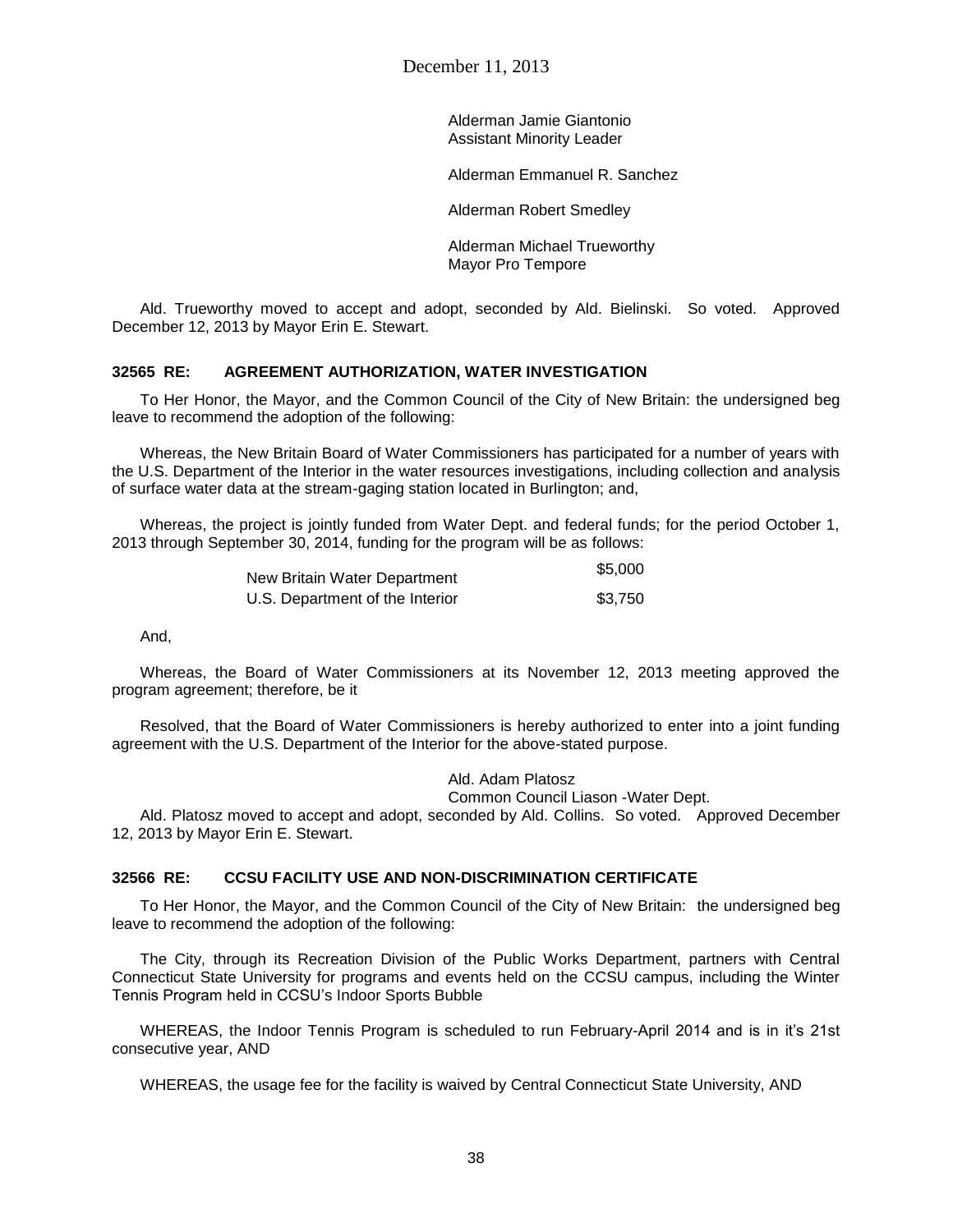WHEREAS, the Parks & Recreation Department pays supervision charges of \$25 per hour, AND

WHEREAS, 50 youth from New Britain participate in the program, AND

WHEREAS, the Central CT State University Event Management requires a signed facility use agreement in order to authorize use of their rental facility, THEREFORE BE IT

RESOLVED, that the New Britain Common Council authorizes that the Mayor of the City of New Britain, is empowered and authorized to execute contracts and all related agreements on behalf of the City to utilize the Central Connecticut State University Campus Facilities including, but not limited to, the Indoor Sports Bubble, all gymnasiums, pools, athletic fields now and for all future events. AND BE IT FURTHER

RESOLVED, That the City of New Britain, hereby adopts as its policy to support the nondiscrimination agreements and warranties required to support nondiscrimination under the Connecticut General Statutes § 4a-60(a)(1) and §4a-60a(a)(1), as amended in the State of Connecticut Public Act07-245 and sections 9(a)(1) and 10(a)(1) of Public Act 07-142.

 Alderwoman Shirley Black Alderman David DeFronzo Alderman Jamie Giantonio Alderwoman Eva Magnuszewski Alderman Daniel Salerno

Ald. Black moved to accept and adopt, seconded by Ald. DeFronzo. So voted. Approved December 12, 2013 by Mayor Erin E. Stewart.

### **32567 RE: FINANCIAL ASSISTANCE FROM THE STATE DEPT. OF ECONOMIC AND COMMUNITY DEVELOPMENT - \$500,000 – REDEVELOPMENT EFFORTS IN THE DOWNTOWN AREA**

To Her Honor, the Mayor, and the Common Council of the City of New Britain: the undersigned beg leave to recommend the adoption of the following:

WHEREAS: Pursuant to Public Act 07-7, sec. 13(f)(14) the State Department of Economic and Community Development is authorized to extend financial assistance for economic development projects and;

WHEREAS: It is desirable and in the public interest that the City of New Britain make an application to the State and to execute an Assistance Agreement with the State for \$500,000 in order to perfrom planning work focused on redevelopment efforts in the downtown area including the areas around the three CTfastrak transit station sites.

WHEREAS: The City Council is cognizant of the conditions and prerequisites for the State financial assistance imposed by Public Act 07-7, sec. 13(f)(14);

WHEREAS: The City of New Britain adopts or has adopted as its policy to support the following nondiscrimination agreements and warranties provided in subsection (a)(1) of Connecticut General Statutes sections 4a-60and 4a-60a, respectively, as amended by Public Acts 07-142 and 07-245, and for which purposes the "contractor" is the City of New Britain and "contract" is said Assistance Agreement:

WHEREAS: The City of New Britain agrees and warrants that in the performance of the Assistance Agreement the City of New Britain will not discriminate or permit discrimination against any person or group of persons on the grounds of race, color, religious creed, age, marital status, national origin, ancestry, sex, mental retardation or physical disability, including, but not limited to blindness, unless it is shown by such City of New Britain that such disability prevents performance of the work involved, in any manner prohibited by the laws of the United States or of the State of Connecticut. The City of New Britain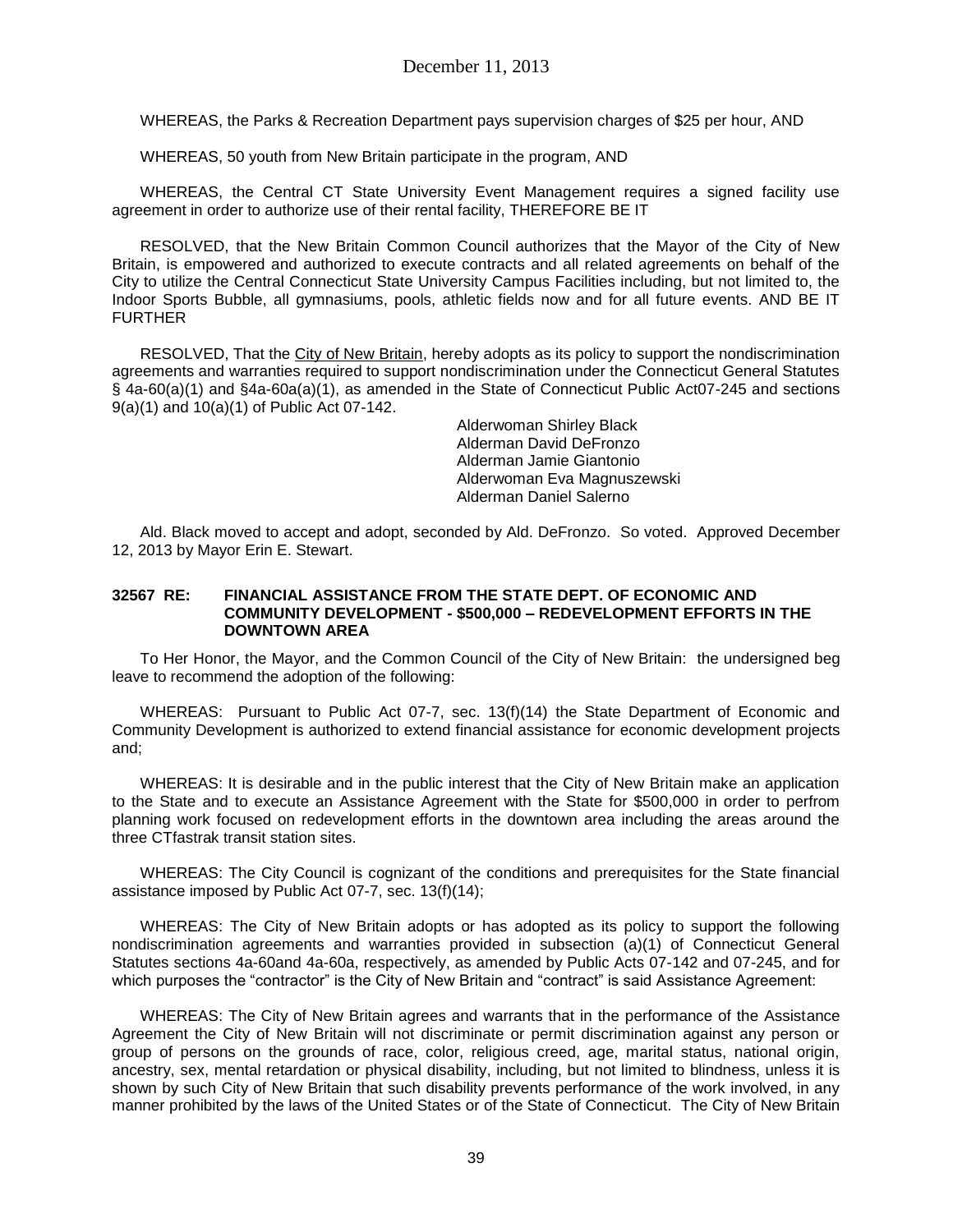further agrees to take affirmative action to insure that applicants with job-related qualifications are employed and that employees are treated when employed without regard to their race, color, religious creed, age, marital status, national origin, ancestry, sex, mental retardation or physical disability, including, but not limited to, blindness, unless it is shown by such contractor that such disability prevents performance of the work involved.

WHEREAS: The City of New Britain agrees and warrants that in the performance of the Assistance Agreement the City of New Britain will not discriminate or permit discrimination against any person or group of persons on the grounds of sexual orientation, in any manner prohibited by the laws of the United States or of the State of Connecticut, and that employees are treated when employed without regard to their sexual orientation.

NOW, THEREFORE, BE IT RESOLVED BY THE CITY COUNCIL OF THE CITY OF NEW BRITAIN THAT:

Erin E. Stewart, Mayor of the City of New Britain, is empowered to file an application for state financial assistance in an amount not to exceed \$500,000 and is directed to execute and file such application with the Connecticut Department of Economic and Community Development, to provide such additional information, to execute such other documents as may be required, to execute an Assistance Agreement with the State of Connecticut for State financial assistance if such an agreement is offered, to execute any amendments, decisions, and revisions thereto, and to act as the authorized representative of the City of New Britain.

Certified to be a true copy of a Resolution adopted by the City Council of the City of New Britain, at a meeting of the City Council held on December 11, 2013 and which has not been rescinded or modified in any way whatsoever.

> Alderman Carlo Carlozzi, Jr., Alderwoman Eva Magnuszewski, Alderman Emmanuel Sanchez

Ald. Sanchez moved to accept and adopt, seconded by Ald. Black. So voted. Approved December 12, 2013 by Mayor Erin E. Stewart.

### **32568 RE: RECEIPT OF ADDITIONAL FUNDING FROM STATE DEPT. OF PUBLIC HEALTH TO PROVIDE BLOOD LEAD SCREENING OF CHILDREN**

To Her Honor, the Mayor, and the Common Council of the City of New Britain: the undersigned beg leave to recommend the adoption of the following:

Program Objective: To accommodate changes to the CT General Statutes related to lead poisoning and prevention that went into effect on January 1, 2009. In response, the Legislature made changes to Public Act 07-02 that include allocated funds for use by local health departments to assist in responding to an anticipated increase in case numbers and to support new lead activities. The new lead activities will include: referrals to medical providers for blood lead screening of children who are at risk for lead, environmental health case-management services for such children, and education for parents of these children.

Local Program Operation Department: Health, under the supervision of the Director.

Resolution Purpose: To approve the receipt of additional funding from the State of Connecticut Department of Public Health through this subcontract with the New Britain Health Department.

WHEREAS; the State Department of Public Health, through this subcontract, has notified the City that funding in the amount of \$35,611 has been awarded to the New Britain Health Department for fiscal year 7/1/13 through 6/30/14.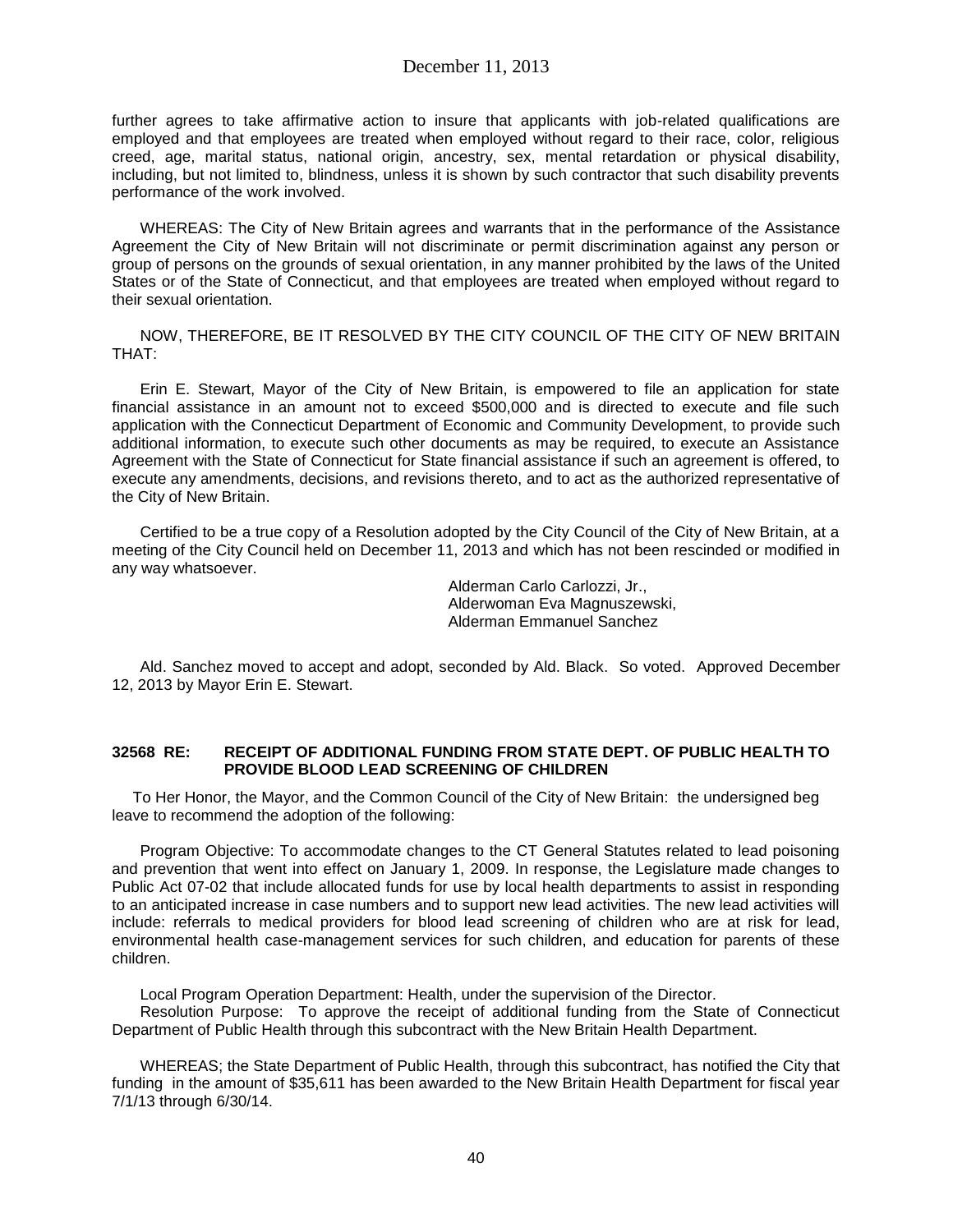WHEREAS; the New Britain Health Department will utilize these funds to provide blood lead screening of children who are at risk for lead poisoning and provide public health case-management services for such children and education to parents of such children, THEREFORE BE IT,

RESOLVED, that the amount of \$35,611 be appropriated into the Health Per Capita Fund, Lead Poisoning Prevention and Control Program as follows:

| Revenue.       |                                      |    |           |
|----------------|--------------------------------------|----|-----------|
| 287522140-4222 | State of CT - CADH                   |    | \$35,611  |
| Expenditure:   |                                      |    |           |
| 287522140-5124 | <b>Part Time Salaries</b>            | S. | 28,259    |
| 287522140-5231 | Fringe Benefit - Medicare            | \$ | 410       |
| 287522140-5337 | Training                             | \$ | 500       |
| 287522140-5540 | Advertising                          | \$ | 500       |
| 287522140-5611 | <b>Office Supplies</b>               | \$ | 700       |
| 287522140-5657 | <b>Educational Materials</b>         | \$ | 500       |
| 287522140-5121 | Full Time Salaries - Admin & General | S  | 3,742     |
| 287522140-5300 | Contractual                          |    | 1,000     |
|                | Total                                |    | \$ 35,611 |
|                |                                      |    |           |

Alderman Adam Platosz Alderman David DeFronzo

Ald. Platosz moved to accept and adopt, seconded by Ald. DeFronzo. So voted. Approved December 12, 2013 by Mayor Erin E. Stewart.

### **32569 RE: CAPITAL WORKFORCE PARTNERS GRANT - \$15,000 – BUDGET AMENDMENT**

To Her Honor, the Mayor, and the Common Council of the City of New Britain: the undersigned beg leave to recommend the adoption of the following:

Whereas, Capital Workforce Partners (CWP) has as its mission, to support an effective workforce development system that strategically connects economic development and training resources for the purpose of building and maintaining a strong and vibrant workforce, in the North Central Region of Connecticut, and

Whereas, both CWP and the City of New Britain recognize the future workforce challenges as the following:

Present and future shortages of skilled workers Global competition for CT companies, and

Revenue:

Whereas, both parties wish to address these workforce development challenges through the use of the CT Works System,

Whereas, the City of New Britain is authorized to partner with Capital Workforce Partners in order to optimize resident's access to workforce programs in an effort to combat the unemployment rate as well as increase awareness of CWP and CT Works programs to New Britain employers. This program is at no cost to the City of New Britain with CWP paying the City of New Britain \$15,000 for the grant period of July 1, 2013 to June 30, 2014.

Therefore, be it resolved, that the budget be amended within the FY 2013-2014 General Fund Budget for this purpose as follows: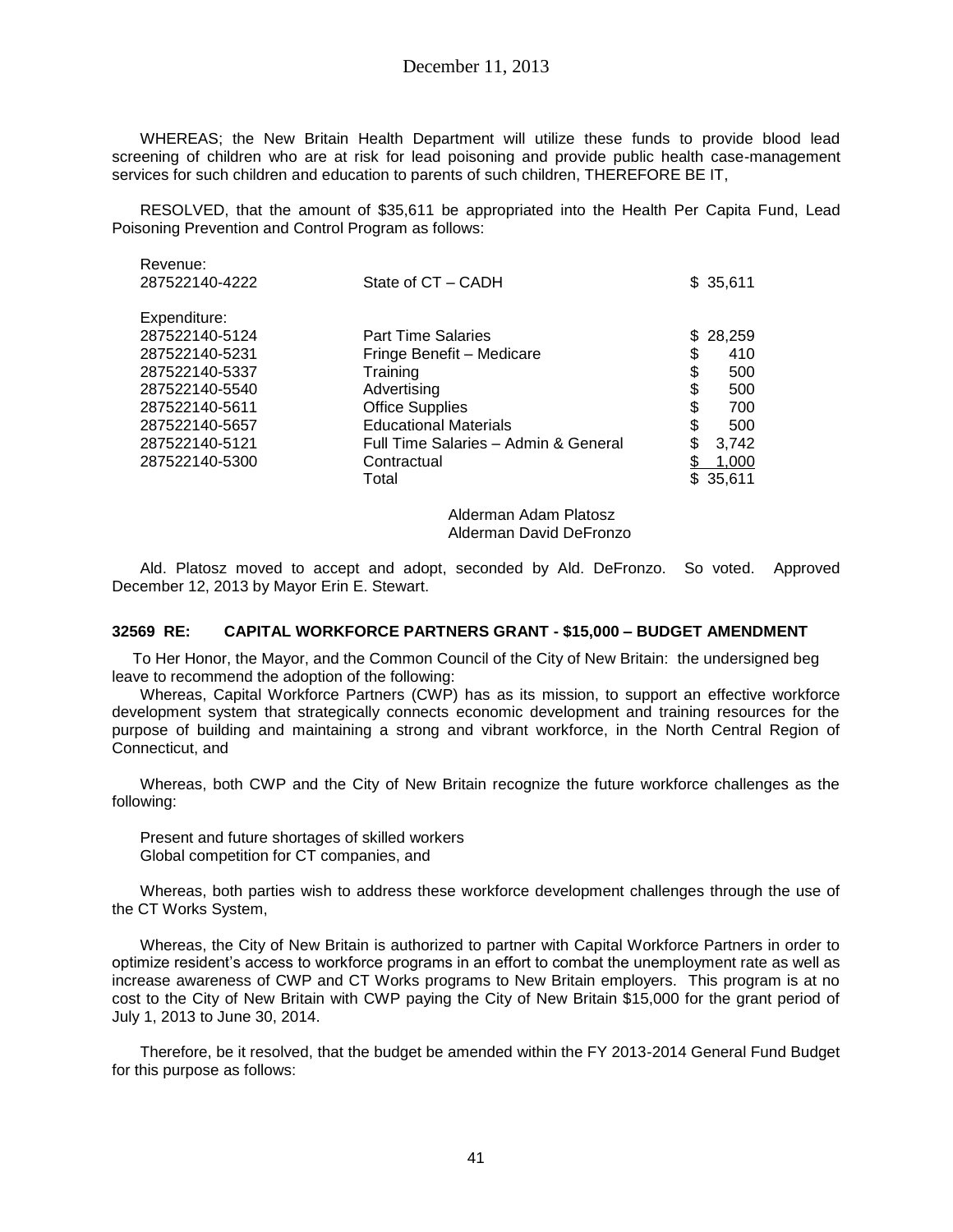| Increase:<br>001105002-4232 | Economic Development -<br>Grants/Contributions      |   | Original<br><b>Budget</b><br>0 | Increase<br>\$15,000 | Amended<br><b>Budget</b><br>\$15,000 |
|-----------------------------|-----------------------------------------------------|---|--------------------------------|----------------------|--------------------------------------|
| Increase:<br>001105002-5121 | <b>Economic Development FTS</b>                     | S | 294.587                        | \$15,000             | \$309,587                            |
|                             | Alderman David DeFronzo<br>Alderman Jamie Giantonio |   |                                |                      |                                      |

Ald. DeFronzo moved to accept and adopt, seconded by Ald. Giantonio. Roll Call vote – 15 in favor, 0 opposed. IN FAVOR: Ald. Trueworthy, Magnuszewski, Black, Collins, Platosz, Sanchez, Carlozzi, DeFronzo, Centeno, Pabon, Giantonio, Smedley, Salerno, Naples and Bielinski. Approved December 12, 2013 by Mayor Erin E. Stewart.

### **32570 RE: REGIONAL PERFORMANCE INCENTIVE PROGRAM**

To Her Honor, the Mayor, and the Common Council of the City of New Britain: the undersigned beg leave to recommend the adoption of the following:

WHEREAS, a Regional Performance Incentive Program has been established under Connecticut General Statutes Section 4-124s, as amended by Section 253 of Public Act 13-246, and such program is administered through the State of Connecticut Office of Policy and Management; and

WHEREAS, the Regional Performance Incentive Program provides for financial assistance to regional planning organizations for projects and related planning studies that will benefit member municipalities by helping provide desired or required services and lowering related costs and tax burden by providing those services on a regional basis, and;

WHEREAS, the Central Connecticut Regional Planning Agency has prepared and plans to submit three applications for funding under the Regional Performance Incentive Program for projects serving the seven member municipalities in our region, including project proposals for the funding of digital orthophotography and GIS data, a study of cost savings through regionalized provision of special education transportation and for collective contracting for the provision of "Cloud- based" services; and

WHEREAS, the proposed projects would result in potential cost savings and improved services to the City of New Britain and other member towns in these specific categories of municipal functions, now therefore be it

RESOLVED, that the Common Council of the City of New Britain does hereby endorse and encourage the Regional Performance Incentive Program proposals referenced above, said proposals being attached, hereto, and made part of this record.

Alderman Carlo Carlozzi, Jr.

Ald. Carlozzi moved to accept and adopt, seconded by Ald. Collins. So voted. Approved December 12, 2013 by Mayor Erin E. Stewart.

### **32571 RE: ACCESS AGREEMENT WITH TILCON CONNECTICUT, INC. – N.B. POLICE DEPT. FIRING RANGE**

To Her Honor, the Mayor, and the Common Council of the City of New Britain: the undersigned beg leave to recommend the adoption of the following:

WHEREAS, Tilcon Connecticut Inc. has granted the Police Department of the City of New Britain the use of its property located in Plainville, Connecticut for an out-door firing range; and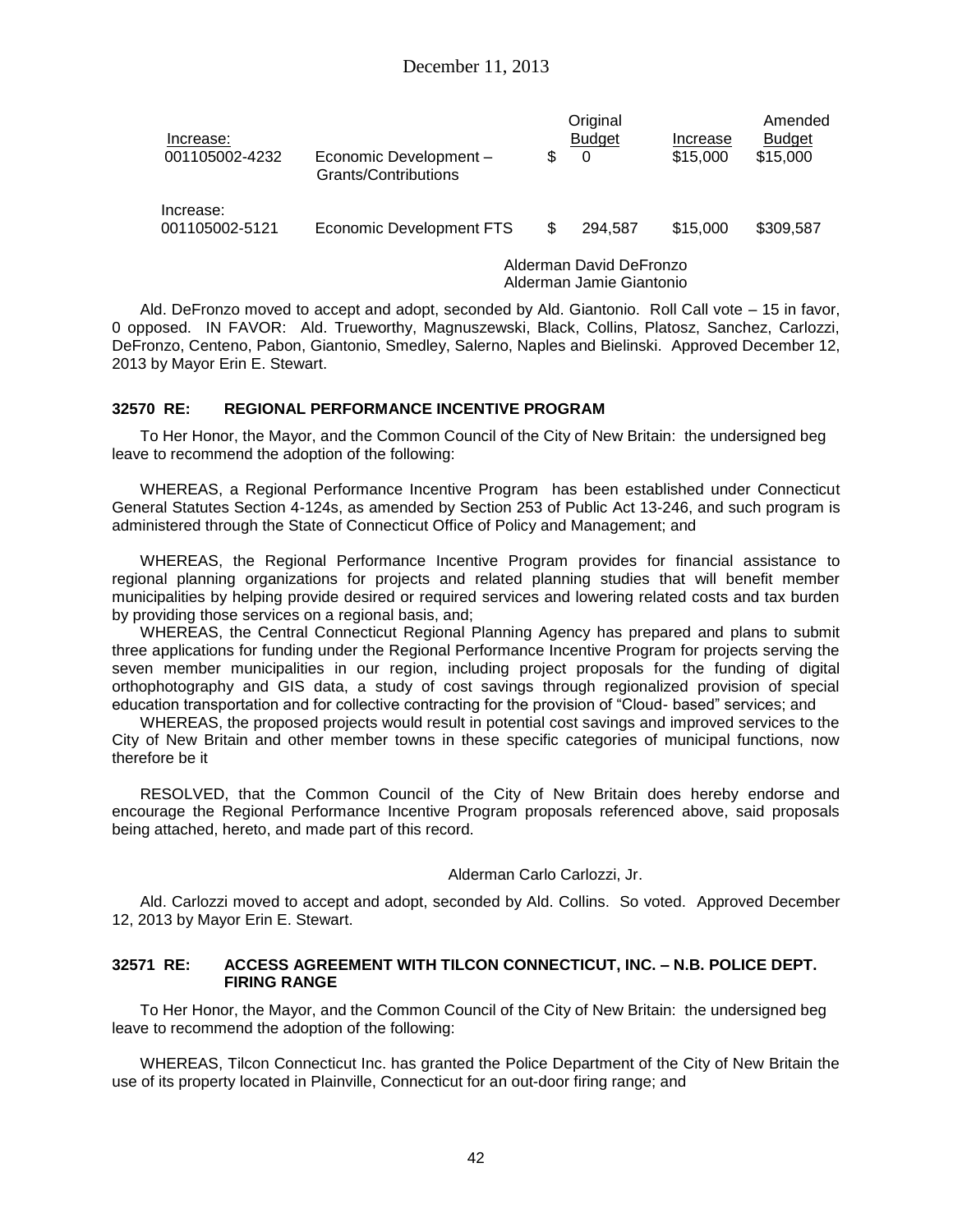WHEREAS, The Police Department has used this property as an out-door firing range since 1986; and

WHEREAS, The Police Department has allowed members of sister law enforcement agencies to utilize this property as a firing range in accordance with Policy Number 1.16; and

WHEREAS, The City of New Britain has agreed to indemnify and hold harmless Tilcon any loss or claim in connection with its use of the firing range; and

WHEREAS, Tilcon Connecticut Inc. has requested that the City of New Britain execute an Access Agreement in connection with the utilization of their property which allows the City to utilize the property from December 1, 2013 through May 1, 2014; now, therefore, be it

RESOLVED, That Mayor Erin E. Stewart be and is hereby authorized to execute the Access Agreement with Tilcon Connecticut Inc.

> Alderwoman Suzanne Bielinski Alderman Carlo Carlozzi, Jr. Alderman Roy Centeno Alderman Wilfredo Pabon Alderman Emmanuel Sanchez Alderman Robert Smedley

Ald. Bielinski moved to accept and adopt, seconded by Ald. Pabon. So voted. Approved December 12, 2013 by Mayor Erin E. Stewart

#### **32573 RE: DONATION AGREEMENT WITH ONABALA, LLC FOR THE CONVEYANCE OF 481 EAST STREET TO THE CITY OF NEW BRITAIN**

To Her Honor, the Mayor, and the Common Council of the City of New Britain: the undersigned beg leave to recommend the adoption of the following:

Resolution Summary: PURPOSE. Donation agreement for 481 East Street, New Britain.

WHEREAS, ONABALA, LLC is the owner of 481 East Street with a parcel total land area of .4 Acres; and

WHEREAS, ONABALA, LLC has contacted the City of New Britain and offered to donate the real property for future development; and

WHEREAS, The structure on the property has been the subject of a serious fire and there have been several blight violations and a mechanics lien; and

WHEREAS, The Municipal taxes are current; and

WHEREAS, The City of New Britain is committed to new development projects and expanding its Grand List; and

WHEREAS, The City of New Britain wishes to enter into a Donation Agreement; NOW THEREFORE, be it

RESOLVED, That ERIN E. STEWART, Mayor, be and is hereby authorized to execute on behalf of the City of New Britain, a Donation Agreement with ONABALA, LLC for the real property known as 481 East Street and to execute all documents necessary for the conveyance of said property in accordance with the terms of said Agreement for the one dollar and other valuable consideration and one half of J.P.